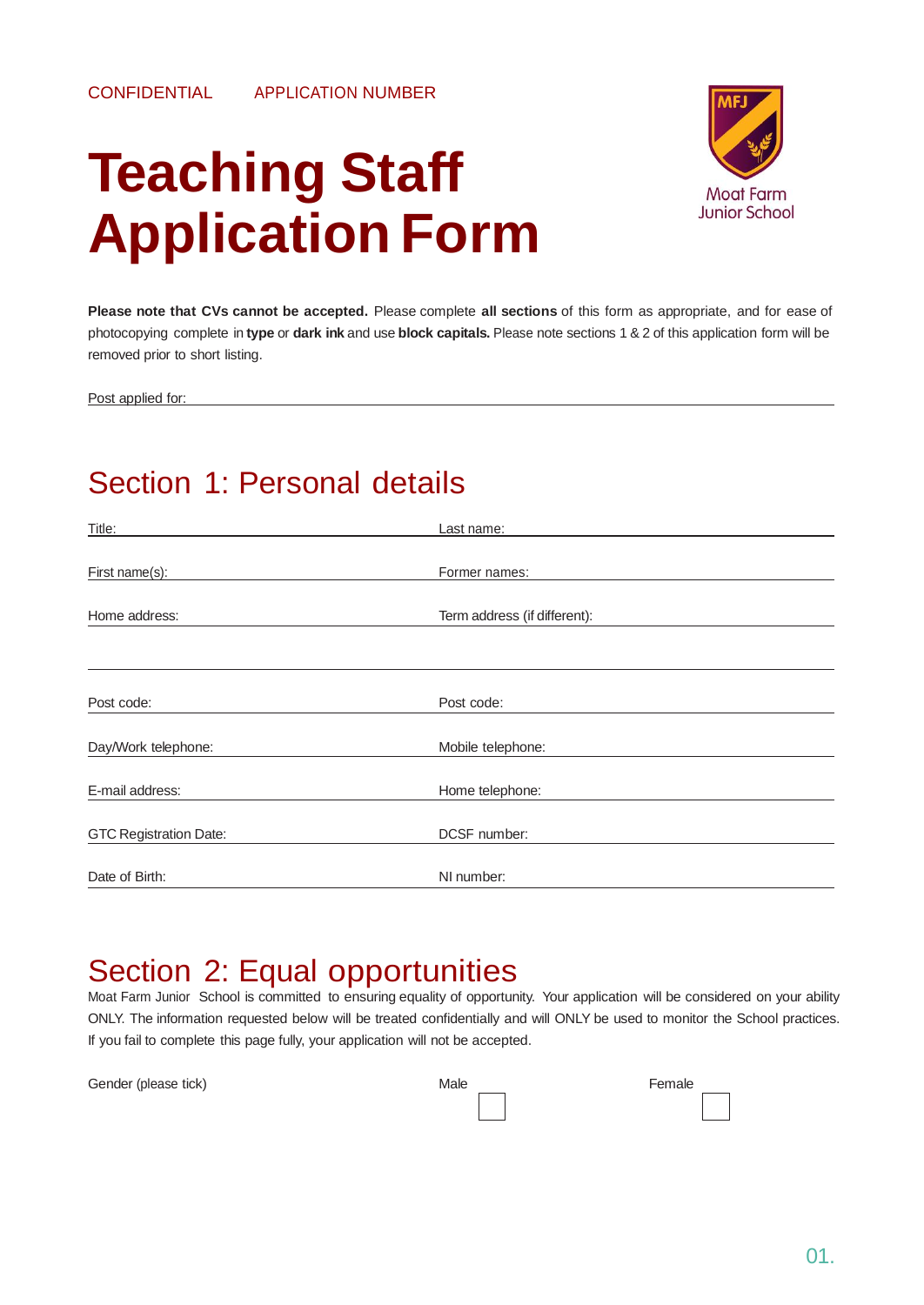#### **Ethnicity**

| <b>Asian or Asian British</b><br>(Please tick) | Indian                        | <b>Mixed</b><br>(Please tick)                                                                   | White & Black<br>Caribbean    |  |
|------------------------------------------------|-------------------------------|-------------------------------------------------------------------------------------------------|-------------------------------|--|
|                                                | Sikh                          |                                                                                                 | White and Black               |  |
|                                                | Pakistani                     |                                                                                                 | African                       |  |
|                                                | Bangladeshi                   |                                                                                                 | White & Asian                 |  |
|                                                | Any other Asian<br>background |                                                                                                 | Any other mixed<br>background |  |
| <b>Black or Black British</b><br>(Please tick) | Caribbean                     | <b>White</b><br>(Please tick)                                                                   | <b>British</b>                |  |
|                                                | African                       |                                                                                                 | Irish                         |  |
|                                                | Any other Black<br>background |                                                                                                 | European                      |  |
|                                                |                               |                                                                                                 | Any other White               |  |
| Chinese, Yemini or<br>Other ethnic group       | Chinese                       |                                                                                                 | background                    |  |
| (Please tick)                                  | Yemini                        | If, to your knowledge you are related to any Moat Farm<br>School Employee, please give details. |                               |  |
|                                                | Other                         |                                                                                                 |                               |  |

#### **Disability**

which makes it difficult for you to carry out normal day to day Yes No Do you have or have you had in the past, any disability activities? (Please tick)

| If YES, please provide details of your disability:      |     |     |
|---------------------------------------------------------|-----|-----|
|                                                         | Yes | No. |
| Do you have the legal right to live and work in the UK? |     |     |

How did you learn about the vacancy? Please state: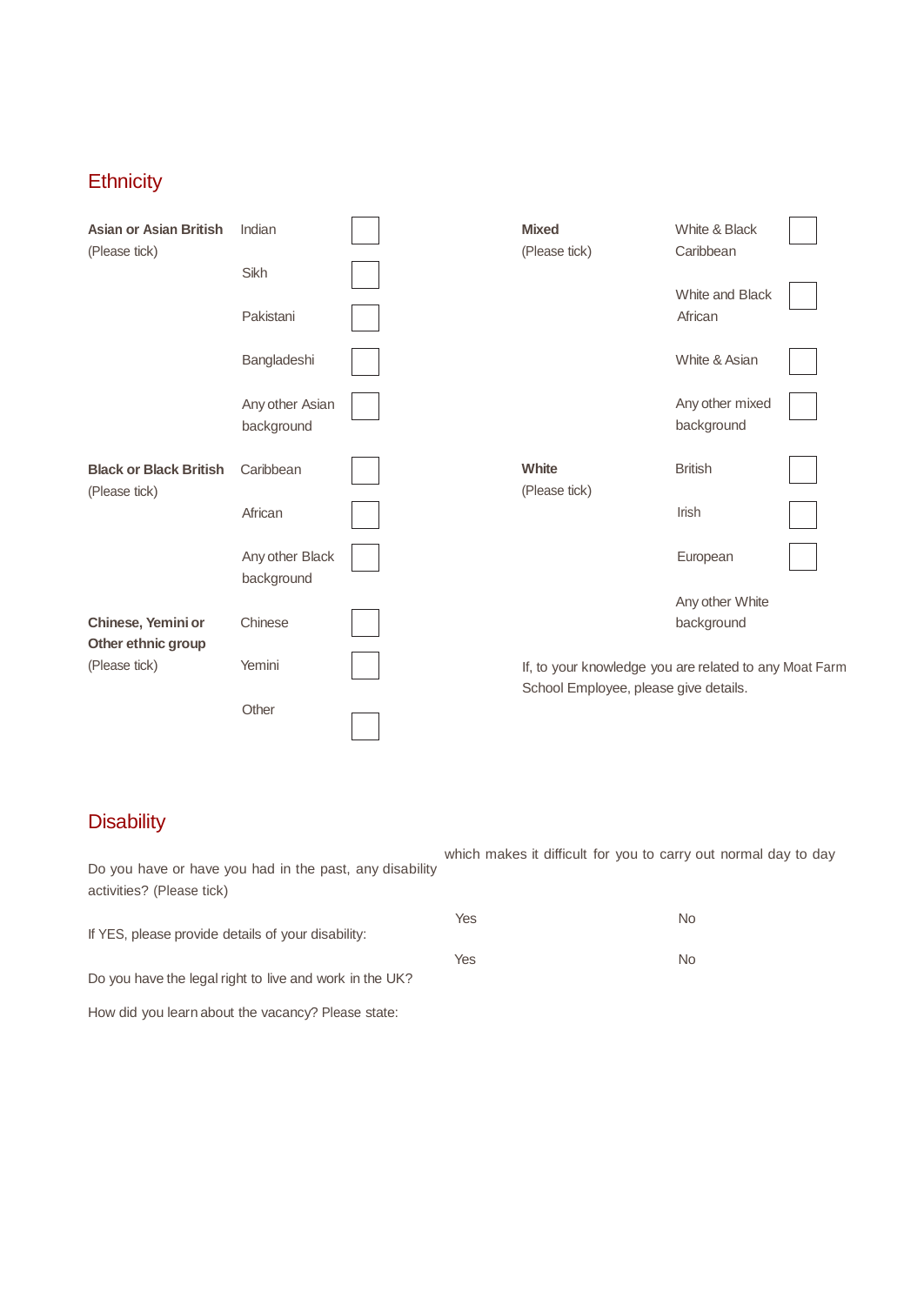# Section 3: Teaching qualifications

| Age group specialism (tick as appropriate) |             |  |
|--------------------------------------------|-------------|--|
| Nursery                                    | Key Stage 1 |  |
| Reception                                  | Key Stage 2 |  |
| Special                                    | Key Stage 3 |  |
|                                            | Key Stage 4 |  |
|                                            |             |  |

# Section 4: Education details

Year Group(s) Preferred

| School/College/University | Subjects | Level (i.e. A-Level, | Grade | Date Gained |
|---------------------------|----------|----------------------|-------|-------------|
| (name & address)          |          | Degree etc)          |       |             |
|                           |          |                      |       |             |
|                           |          |                      |       |             |
|                           |          |                      |       |             |
|                           |          |                      |       |             |
|                           |          |                      |       |             |
|                           |          |                      |       |             |

Continue over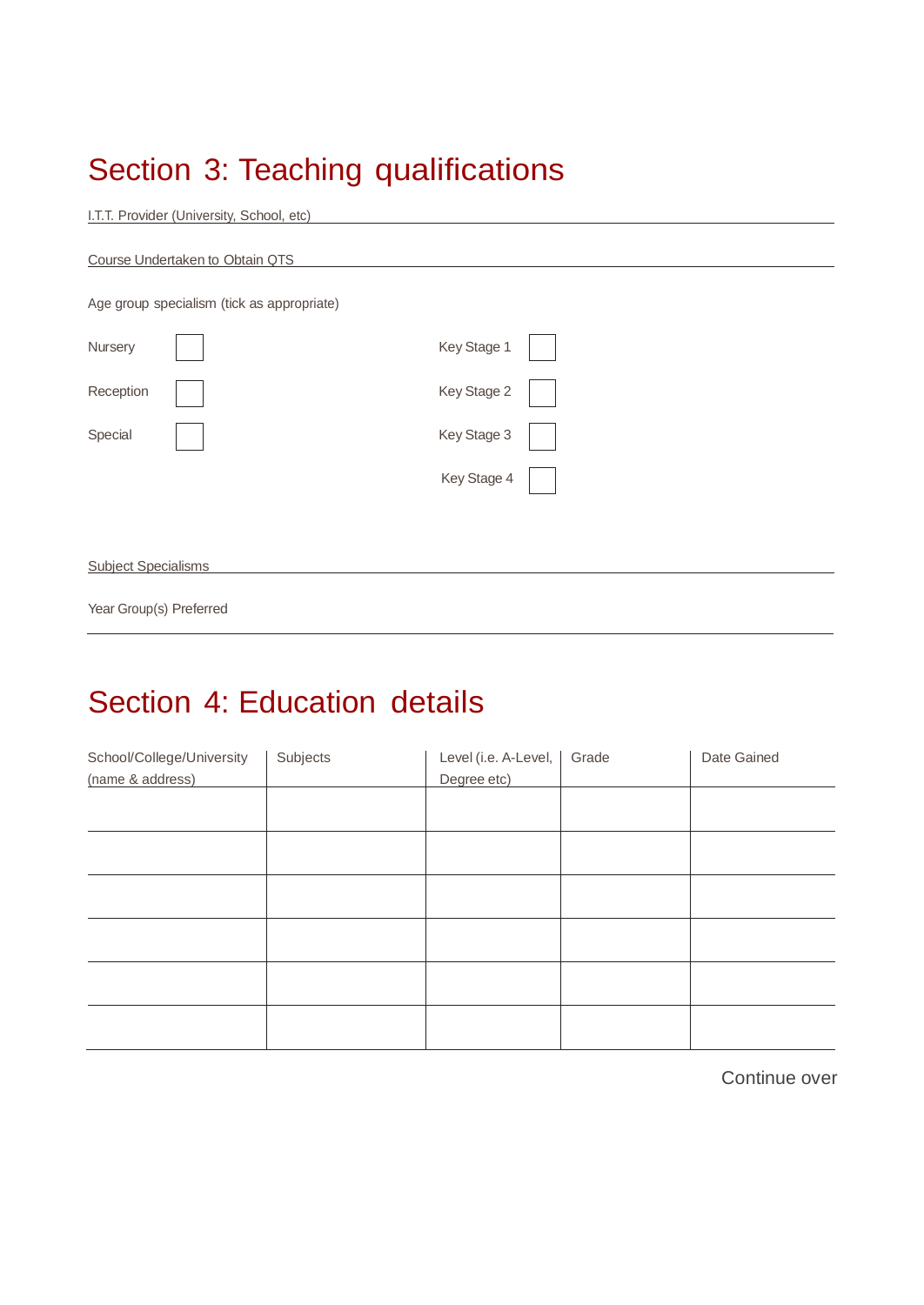| School/College/University | Subjects | Level (i.e. A-Level, | Grade | Date Gained |
|---------------------------|----------|----------------------|-------|-------------|
| (name & address)          |          | Degree etc)          |       |             |
|                           |          |                      |       |             |
|                           |          |                      |       |             |
|                           |          |                      |       |             |
|                           |          |                      |       |             |
|                           |          |                      |       |             |
|                           |          |                      |       |             |
|                           |          |                      |       |             |
|                           |          |                      |       |             |
|                           |          |                      |       |             |
|                           |          |                      |       |             |
|                           |          |                      |       |             |
|                           |          |                      |       |             |
|                           |          |                      |       |             |

# Section 5: Details of further training

(Please list any training you have received)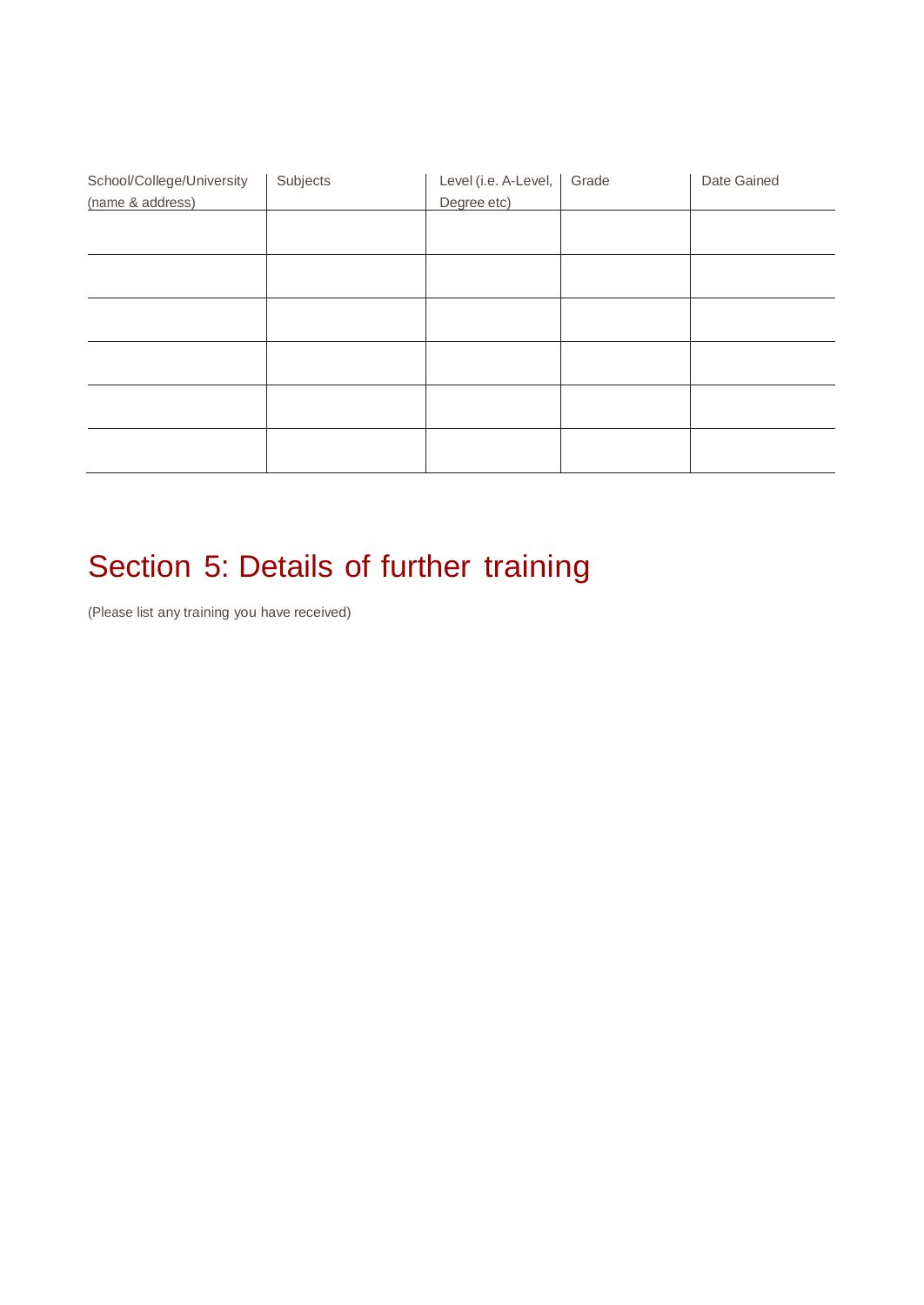### Section 6: Employment details

Please complete the following, starting with your current employment and include all employment including non-teaching experience. Any employment with Teacher Supply Agencies must show the Agency as the employer and not the school where the work was carried out. Please also include any breaks in employment history together with the reason for the break. This information may form part of your salary assessment, so please complete the following accurately and include all experience since the age of 18. Failure to provide the correct and accurate information may result in an incorrect salary assessment. If you have passed threshold you will need to supply a copy of your Letter of Confirmation with this form.

#### Present Employment

| Present Job Title                        |                |                     |                 |  |
|------------------------------------------|----------------|---------------------|-----------------|--|
| Date Appointed Job                       |                |                     |                 |  |
| <b>Current Salary £</b>                  | Point on Scale |                     | Allowances      |  |
| Part Time/Job Share                      | Yes<br>No      |                     | Notice Required |  |
| Name of School/College/Employer          |                |                     |                 |  |
| Type of School (e.g. Primary, Secondary) |                |                     |                 |  |
| <b>Address</b>                           |                |                     |                 |  |
|                                          |                |                     |                 |  |
| Telephone Number                         |                | LEA (if applicable) |                 |  |
| <b>Key Responsibilities</b>              |                |                     |                 |  |
|                                          |                |                     |                 |  |
|                                          |                |                     |                 |  |
|                                          |                |                     |                 |  |
|                                          |                |                     |                 |  |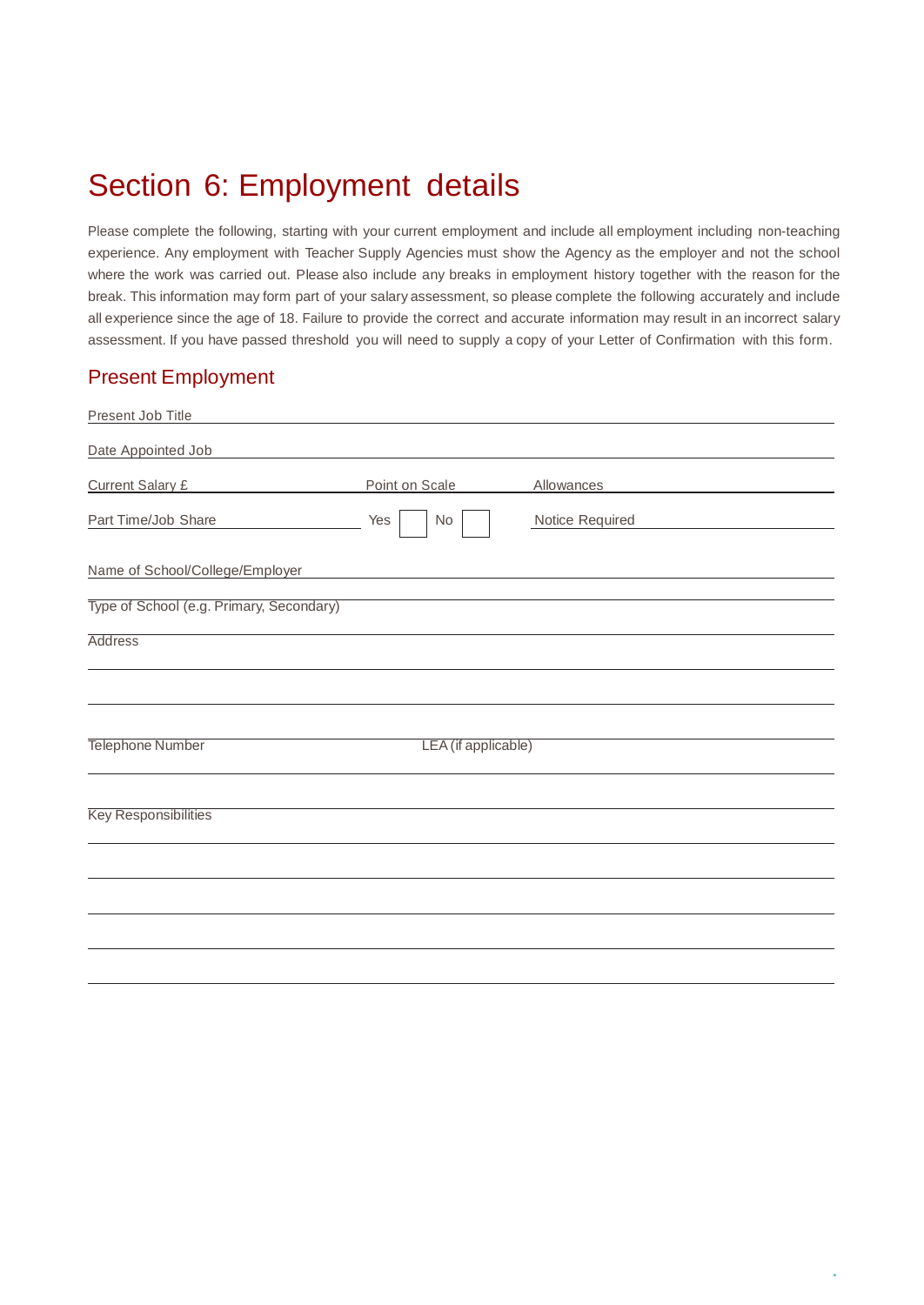# Section 6: Employment details continued

#### Previous Employment

| Name of employer | Position | Reason for leaving | Dates employed |
|------------------|----------|--------------------|----------------|
|                  |          |                    |                |
|                  |          |                    |                |
|                  |          |                    |                |
|                  |          |                    |                |
|                  |          |                    |                |
|                  |          |                    |                |
|                  |          |                    |                |
|                  |          |                    |                |
|                  |          |                    |                |
|                  |          |                    |                |
|                  |          |                    |                |
|                  |          |                    |                |
|                  |          |                    |                |
|                  |          |                    |                |
|                  |          |                    |                |
|                  |          |                    |                |
|                  |          |                    |                |
|                  |          |                    |                |
|                  |          |                    |                |
|                  |          |                    |                |
|                  |          |                    |                |
|                  |          |                    |                |
|                  |          |                    |                |
|                  |          |                    |                |
|                  |          |                    |                |
|                  |          |                    |                |
|                  |          |                    |                |
|                  |          |                    |                |
|                  |          |                    |                |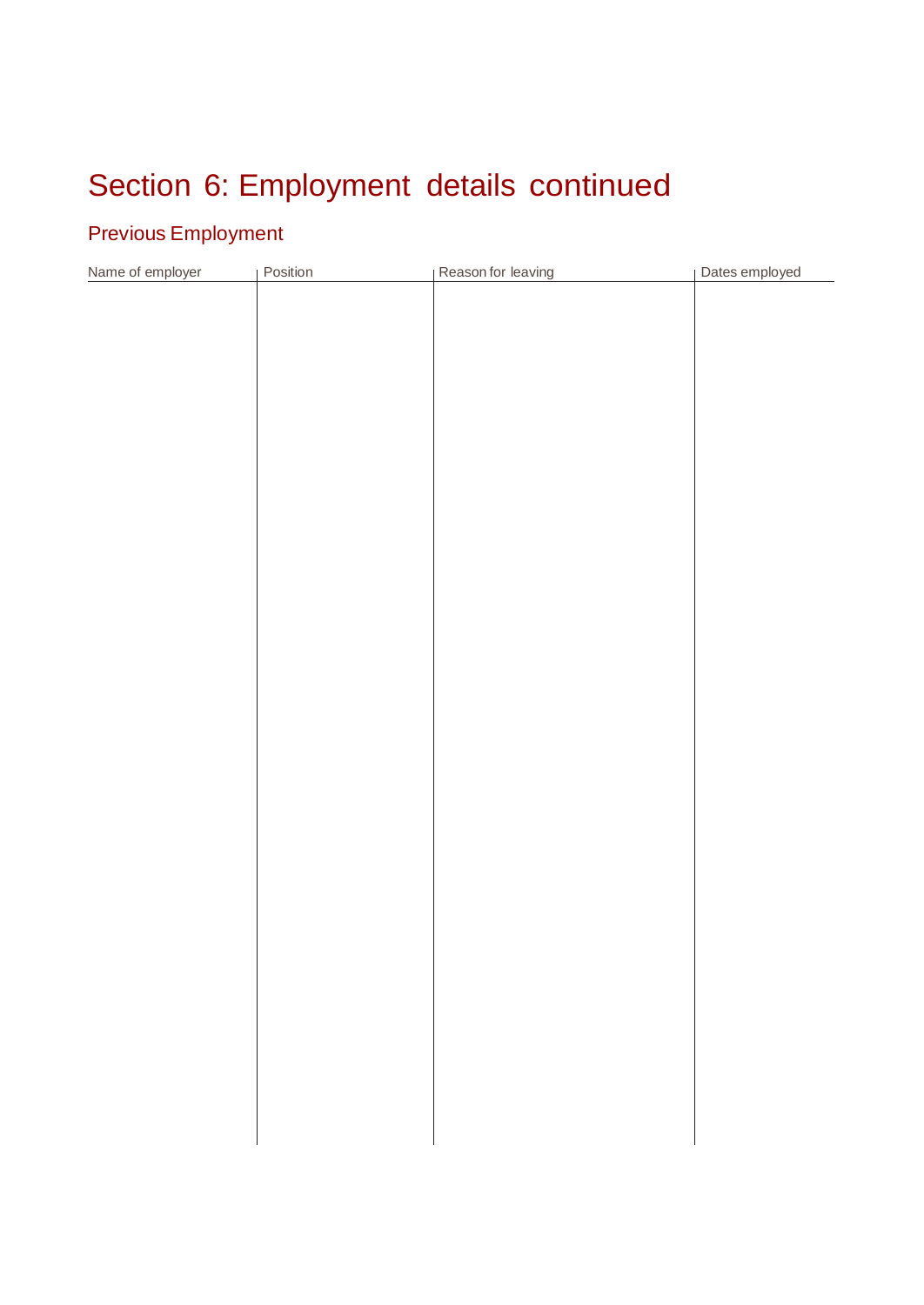# **Section 7: Supporting information**

(Please continue on separate sheet if necessary)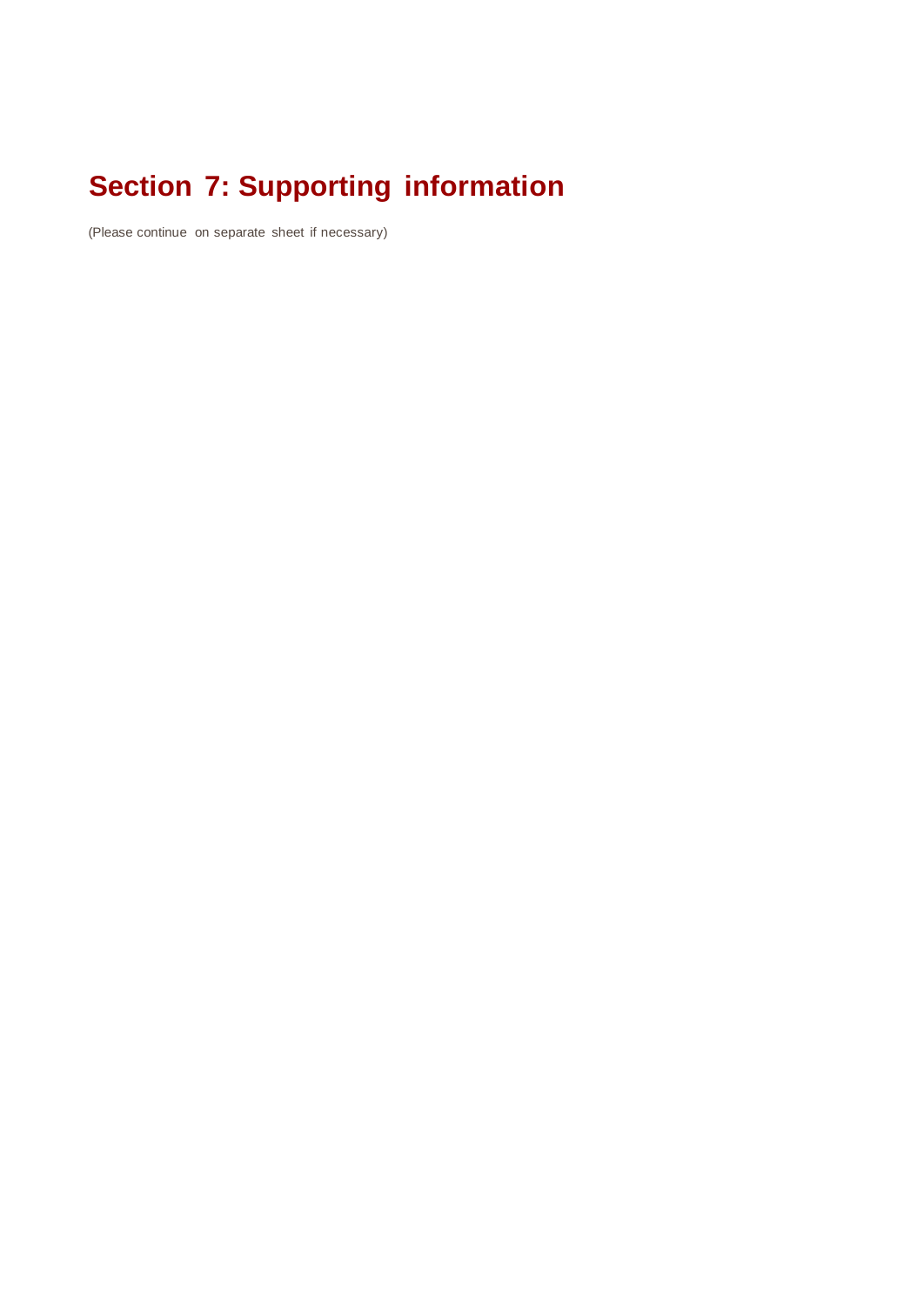### Section 8: Convictions

Please complete the following, Rehabilitation of Offenders Act 1974 (exceptions) Order 1975

IMPORTANT NOTE FOR ALL PERSONS APPLYING FOR POSITIONS IN SCHOOLS AND COLLEGES, AND OTHERS WHO WILL WORK WITH YOUNG PERSON UNDER THE AGE OF 18.

The rehabilitation of Offenders Act 1974 (exceptions) Order 1975 does not allow employees with access to children and young persons under the age of 18 years the right to withhold information regarding previous criminal convictions, including cautions, for any offences (not just those involving children) which for other purposes are 'spent' under the provisions of the Act. You must disclose in this section any previous convictions.

Failure to disclose an previous convictions (including cautions) could result in dismissal should it be subsequently discovered. Any information given, either when returning this application form or at interview will be entirely confidential and will be considered only in relation to this application.

| Date | Type of offence | Sentence/Fine imposed | Comments |
|------|-----------------|-----------------------|----------|
|      |                 |                       |          |
|      |                 |                       |          |
|      |                 |                       |          |
|      |                 |                       |          |
|      |                 |                       |          |
|      |                 |                       |          |
|      |                 |                       |          |
|      |                 |                       |          |
|      |                 |                       |          |
|      |                 |                       |          |
|      |                 |                       |          |
|      |                 |                       |          |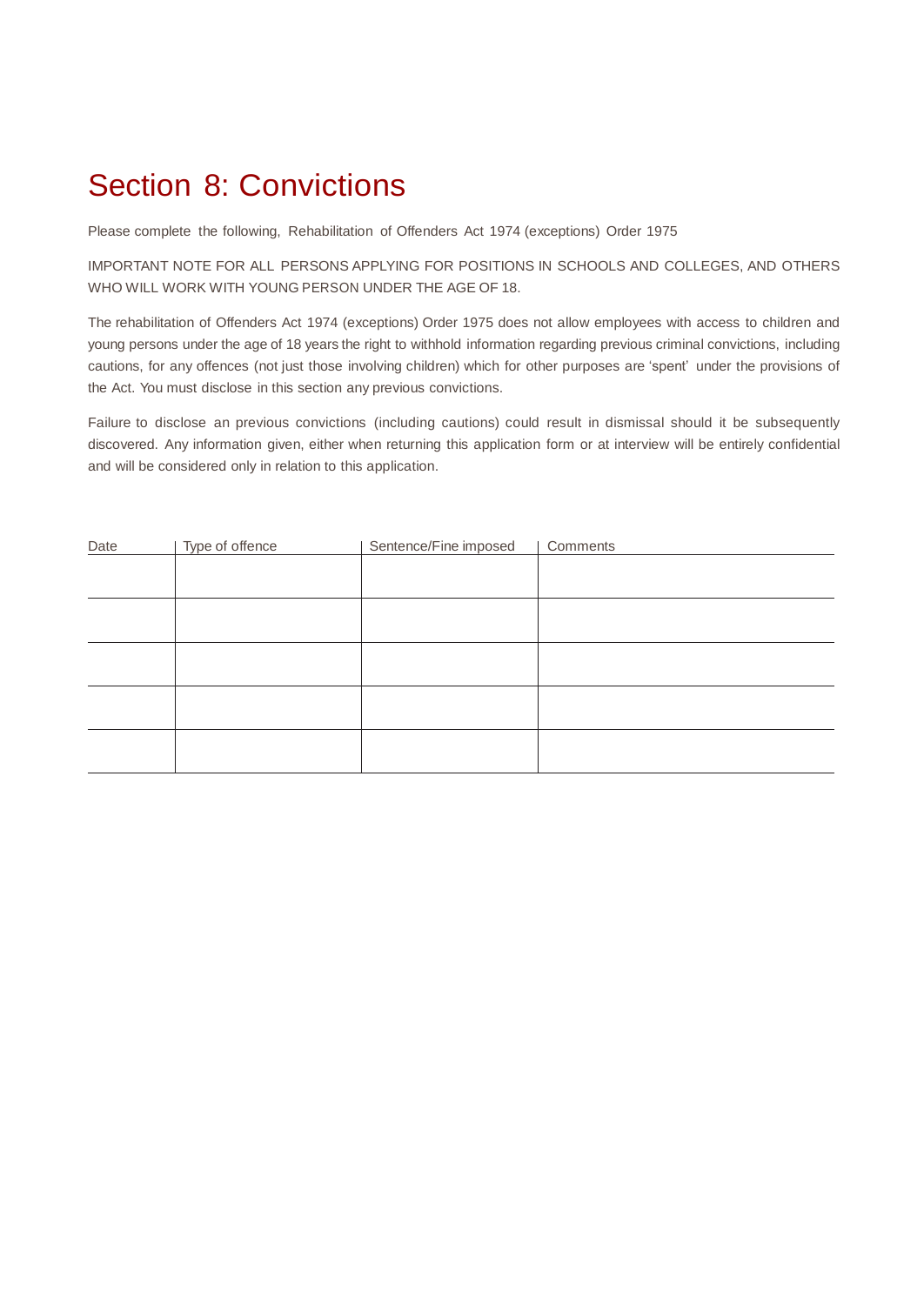# Section 9: References

Please provide the names, addresses and occupations of two referees (one of whom must be your present or most recent employer) who are willing to support your application.

| Name:             | Name:             |
|-------------------|-------------------|
| Address:          | Address:          |
| Post Code:        | Post Code:        |
| Telephone number: | Telephone number: |
| E-mail address:   | E-mail address:   |
|                   |                   |